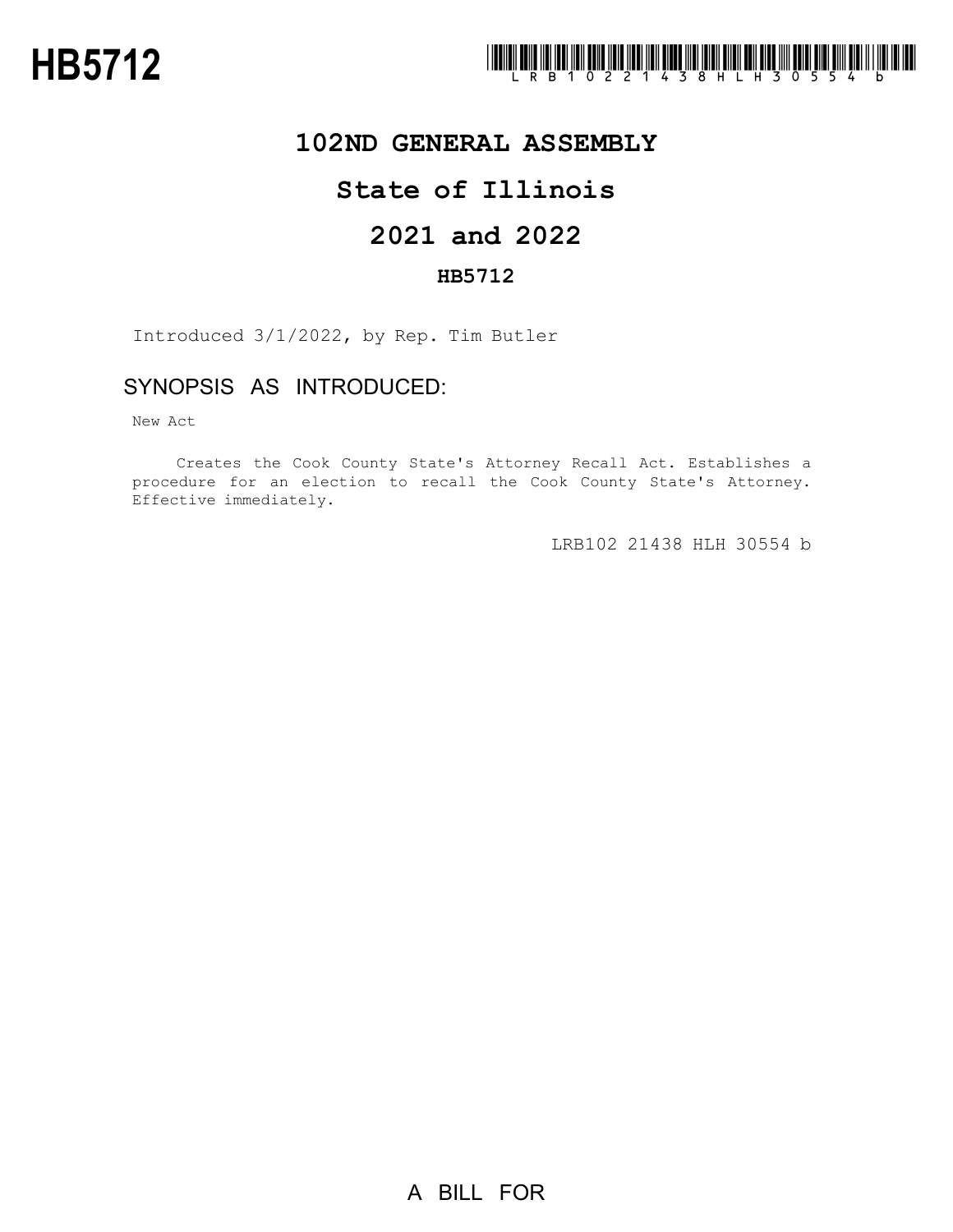AN ACT concerning local government. 1

#### **Be it enacted by the People of the State of Illinois, represented in the General Assembly:** 2 3

Section 1. Short title. This Act may be cited as the Cook County State's Attorney Recall Act. 4 5

Section 5. Applicability. In the event this Act conflicts with any other provisions of law, this Act shall control notwithstanding those other provisions of law. 6 7 8

Section 10. Recall election - Cook County State's Attorney. 9 10

(a) The recall of the Cook County State's Attorney may be proposed by a petition signed by a number of electors equal in number to at least 5% of the total votes cast for Cook County State's Attorney in the preceding election. A petition shall have been signed by the petitioning electors not more than 150 days after an affidavit has been filed with the Cook County Clerk providing notice of intent to circulate a petition to recall the Cook County State's Attorney. The affidavit may be filed no sooner than 6 months after the beginning of the Cook County State's Attorney's term of office. All proponents of a recall petition must be registered voters who, based on their residence, are qualified to vote for the office of Cook County 11 12 13 14 15 16 17 18 19 20 21 22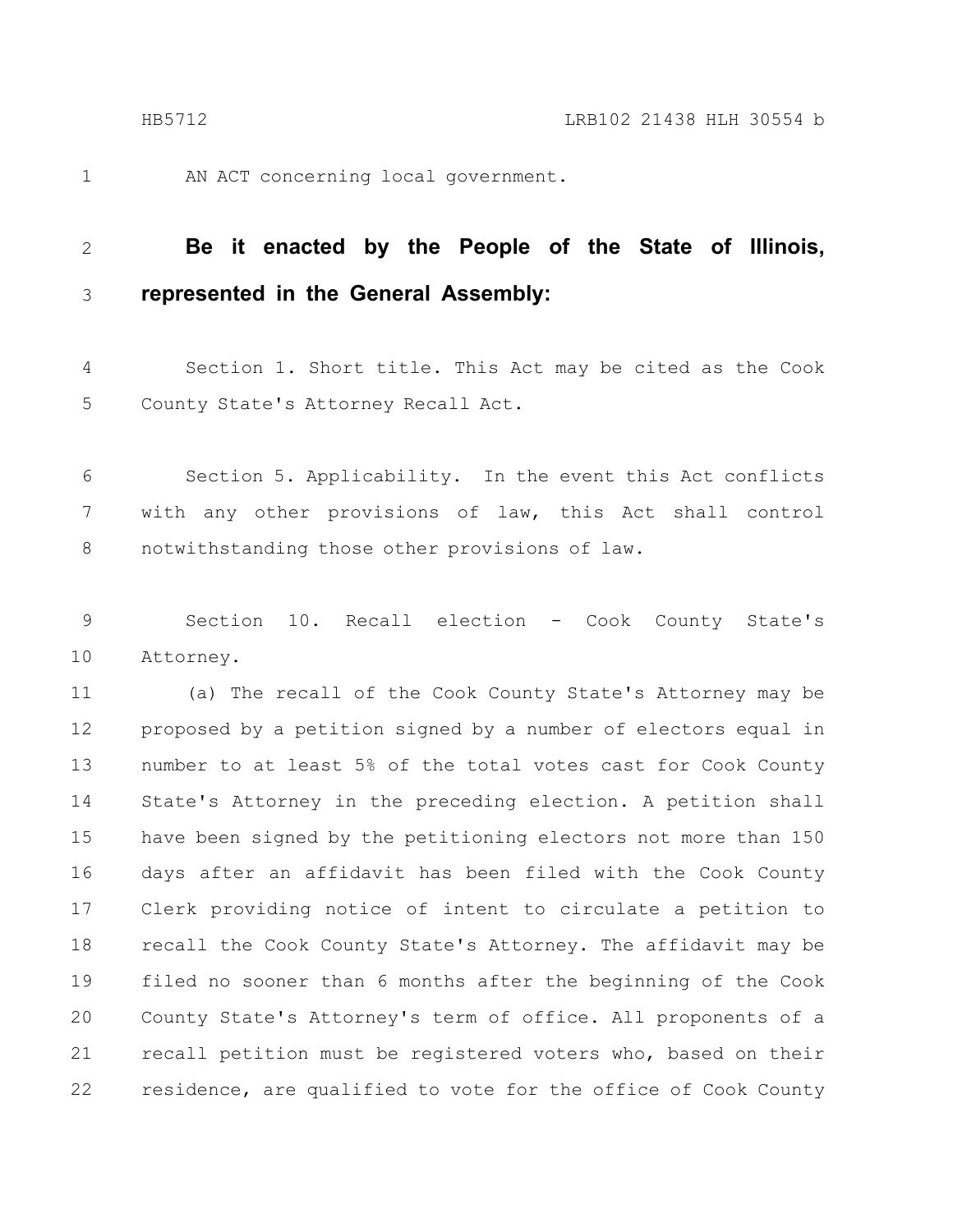HB5712 - 2 - LRB102 21438 HLH 30554 b

State's Attorney. 1

(b) The form of the petition, circulation, and procedure for determining the validity and sufficiency of a petition shall be as provided by law. If the petition is valid and sufficient, the Cook County Clerk shall certify the petition not more than 7 days after the date the petition was filed, and the question "Shall (name) be recalled from the office of Cook County State's Attorney?" must be submitted to the electors at a special recall election called by the Cook County Clerk, to occur not more than 60 days after certification of the petition. A recall petition certified by the Cook County Clerk may not be withdrawn and another recall petition may not be initiated against the Cook County State's Attorney within the 6 months after a recall election failed to remove the Cook County State's Attorney or if the Cook County State's Attorney has less than 6 months remaining in his or her term. Any recall petition or recall election pending on the date of the next election at which a candidate for Cook County State's Attorney is elected is void. 2 3 4 5 6 7 8 9 10 11 12 13 14 15 16 17 18 19

(c) If a petition to recall the Cook County State's Attorney has been filed with the Cook County Clerk, a person eligible to serve as Cook County State's Attorney may propose his or her candidacy for the special successor primary election by a petition signed by at least 20,000 legal voters of Cook County, signed not more than 50 days after a recall petition has been filed with the Cook County Clerk. All 20 21 22 23 24 25 26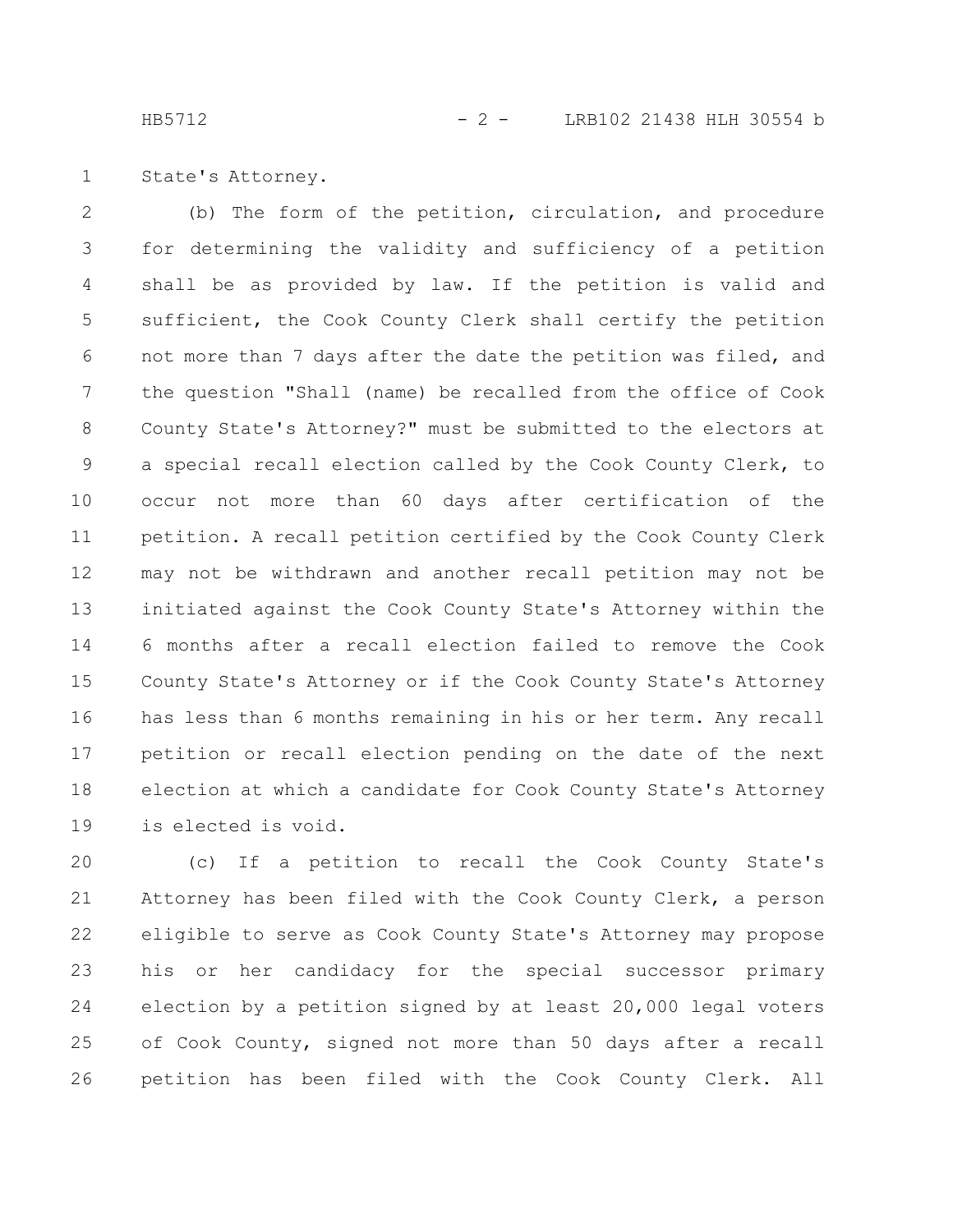petitions, and procedure with respect thereto, shall conform in other respects to the provisions of the election and ballot laws then in force in Cook County concerning the nomination of independent candidates for public office by petition. If the successor election petition is valid and sufficient, the Cook County Clerk shall certify the petition not more than 60 days after the date the petition to recall the Cook County State's Attorney was filed. 1 2 3 4 5 6 7 8

If the Cook County State's Attorney is removed by the special recall election, the names of candidates for Cook County State's Attorney must be submitted to the electors at a special successor primary election called by the Cook County Clerk to be held 60 days after the special recall election. If no candidate receives a majority of the votes in the special successor primary election, a special runoff election shall be held no later than 60 days after the special successor primary election, and only the names of the candidates receiving the highest and second highest number of votes at the special successor primary election shall appear on the ballot. If more than one candidate received the highest or second highest number of votes at the special successor primary election, the names of all candidates receiving the highest and second highest number of votes shall appear on the ballot at the special runoff election. The candidate receiving the highest number of votes at the special runoff election shall be declared elected. 9 10 11 12 13 14 15 16 17 18 19 20 21 22 23 24 25 26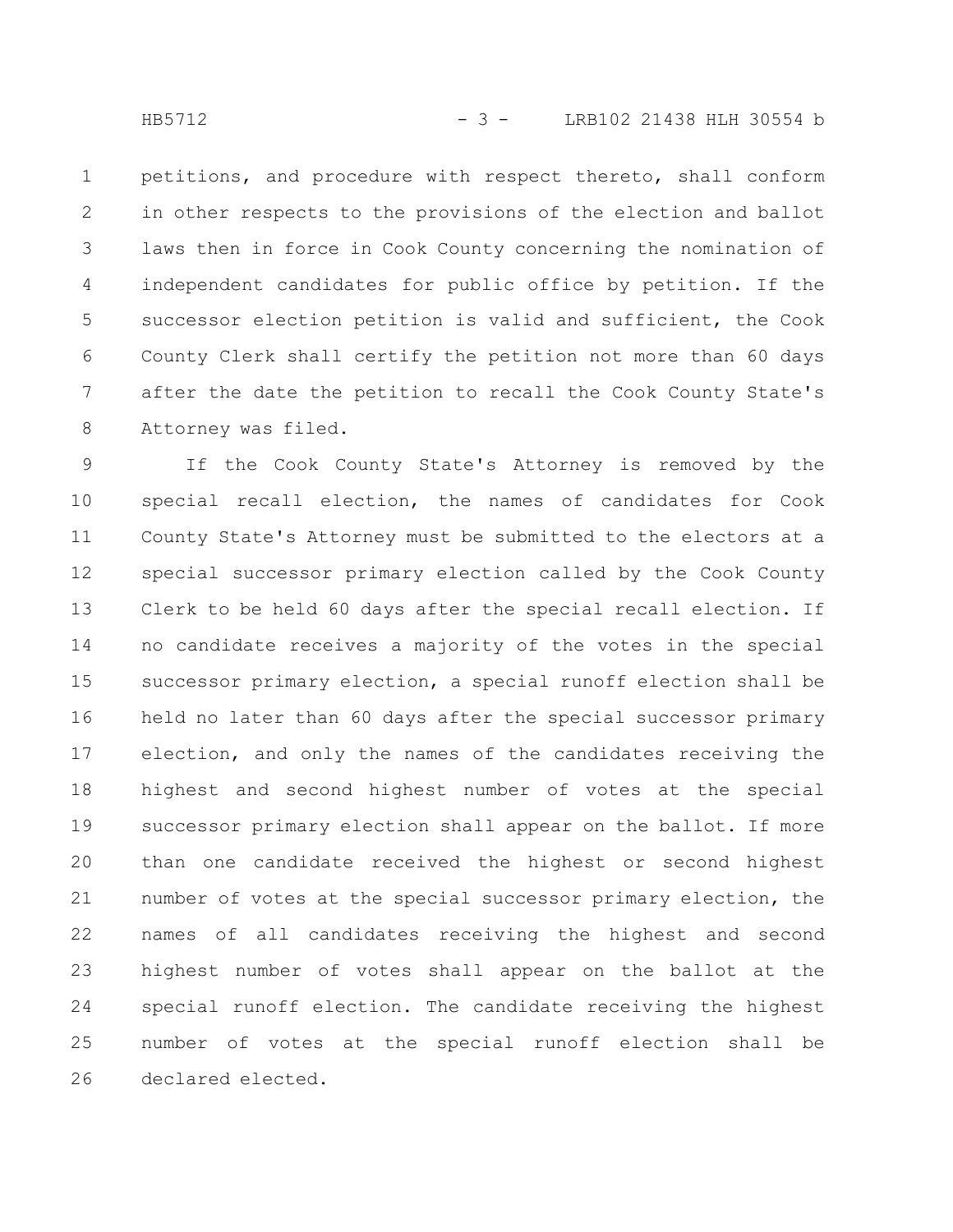### HB5712 - 4 - LRB102 21438 HLH 30554 b

(d) The Cook County State's Attorney is immediately removed upon certification of the special recall election results if a majority of the electors voting on the question vote to recall the Cook County State's Attorney. If the Cook County State's Attorney is removed, then (i) a special successor primary election or special runoff election shall be held to determine the next Cook County State's Attorney and (ii) if no candidates are presented to the Cook County Clerk within the times required by subsection (c) of this Section, then a replacement Cook County State's Attorney shall be appointed as provided by law in the event of a vacancy in the office. 1 2 3 4 5 6 7 8 9 10 11 12

Section 15. Petitions. 13

(a) The following must be included in any recall petition submitted under this Act: 14 15

(1) The name and title of the officer to be recalled under the petition. 16 17

(2) A statement, not exceeding 200 words in length, of the reasons for the proposed recall. 18 19

(3) The printed name, signature, and residential address of each of the proponents of the recall. 20 21

(b) Within 7 days of the filing of a notice of intent to recall the officer, the officer against whom a recall petition is being attempted can officially file an answer, not exceeding 200 words in length, to the proponents and a 22 23 24 25